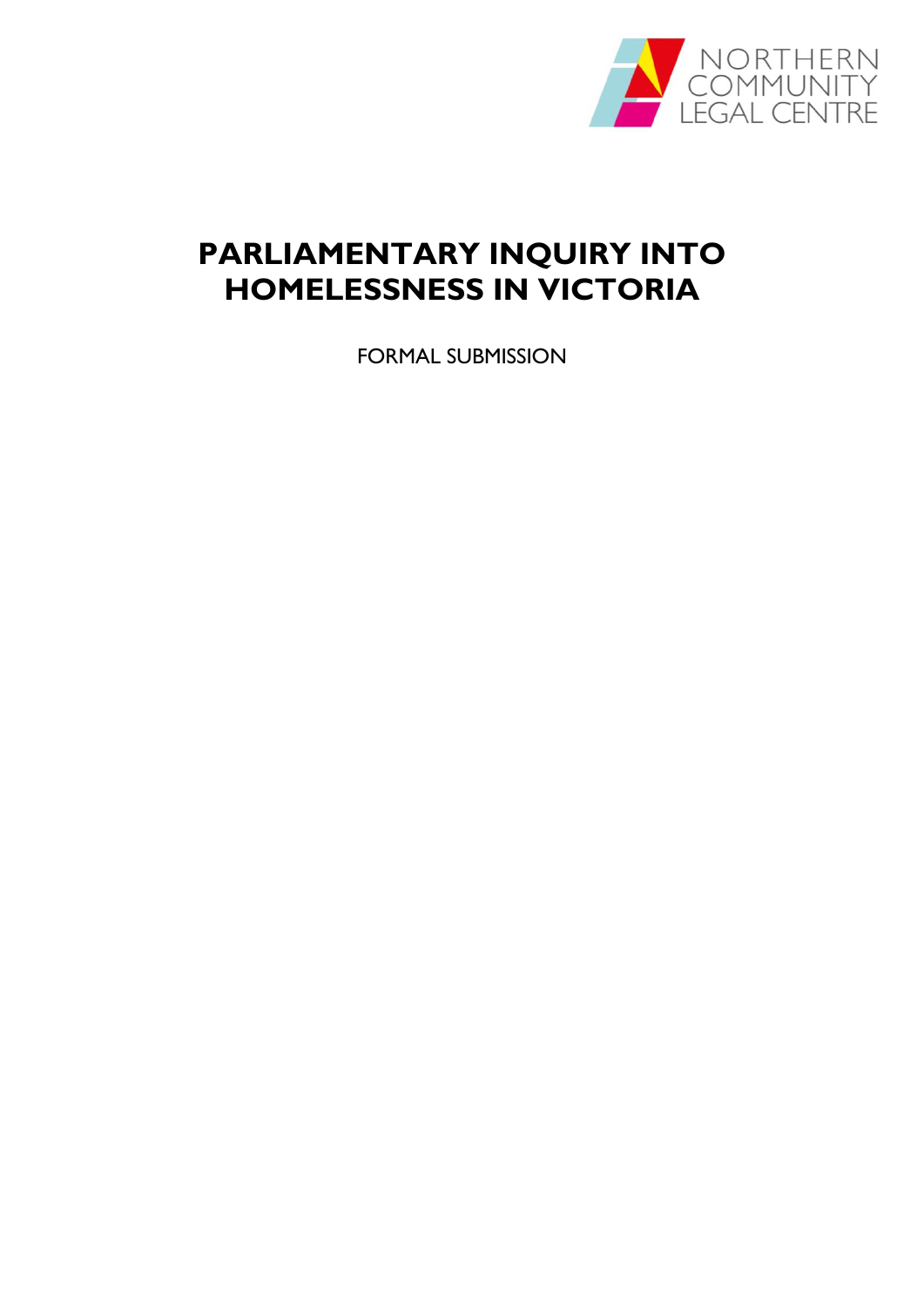

## **TABLE OF CONTENTS**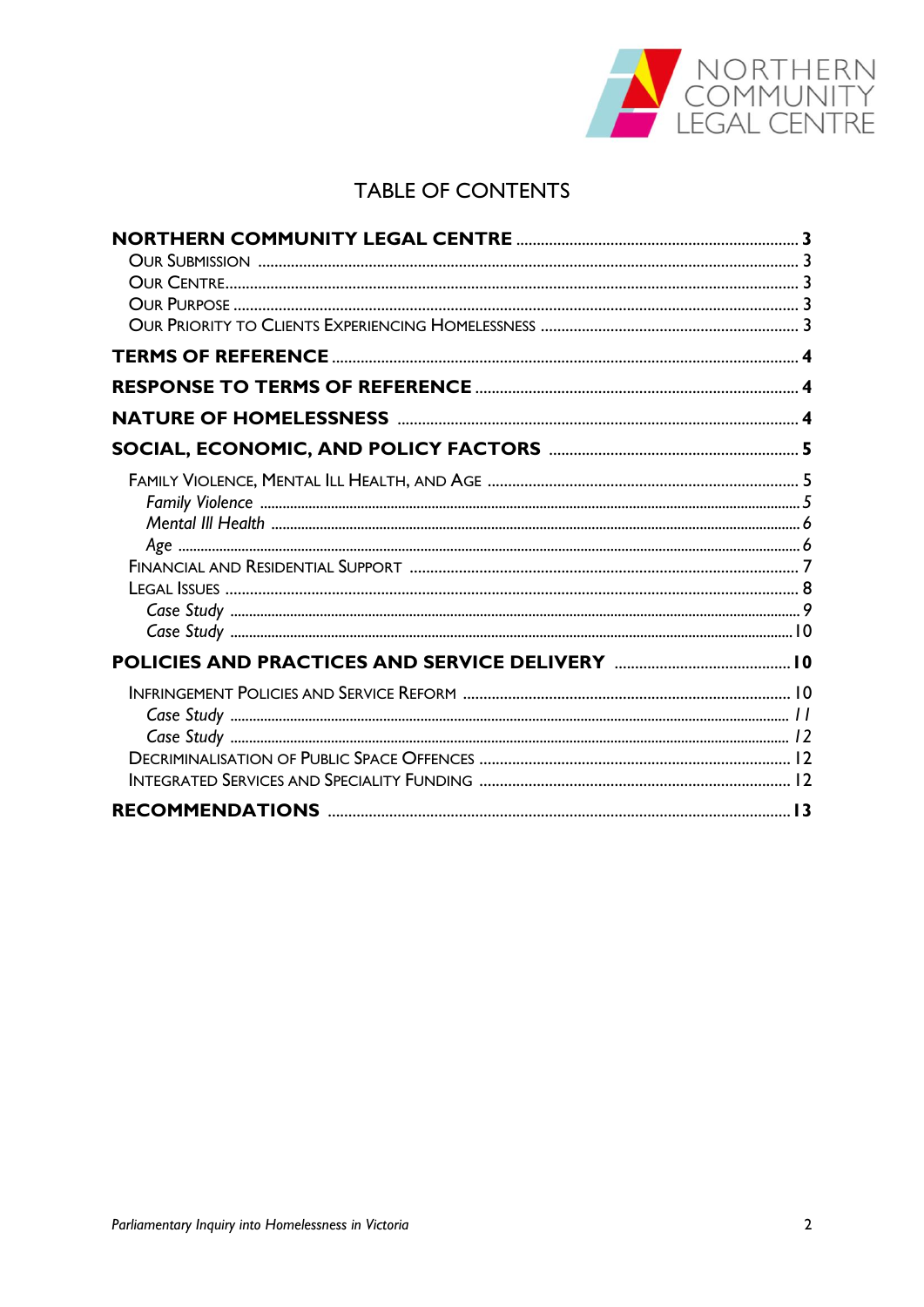

## **NORTHERN COMMUNITY LEGAL CENTRE**

#### **Our Submission**

Northern Community Legal Centre (NCLC) welcomes the opportunity to make a Formal Submission to the Parliamentary Inquiry into Homelessness in Victoria and supports the Victorian government's efforts to address homelessness in Victoria.

NCLC is funded to provide legal services under the National Partnership Agreement, Attorney Generals Department. NCLC is not funded to provide crisis support for homeless Victorians, however, we focus our limited resources on legal support for the most vulnerable in our community, which includes people who are experiencing or who have experienced homelessness.

#### **Our Centre**

NCLC operates in one of the fastest growing and disadvantaged areas in Melbourne's North West and has a significant catchment including Moreland City Council, Hume City Council, and Mitchell Shire Council. The Australian Bureau of Statistics indicates that the total population of our Local Government Areas was 400, 850 in 2016. <sup>1</sup> NCLC operates from a central office located in Broadmeadows, with outreach services to other service areas, including Broadmeadows, Brunswick, Coburg, Craigieburn, Dallas, Fawkner, Glenroy, Sunbury and Wallan. All outreach services are imbedded in Youth, Mental Health, Health, and Family Services to ensure accessibility is provided.

NCLC assisted 1,863 community members between January and December 2019 and 6,789 clients in total since inception in 2016.

#### **Our Purpose**

**.** 

NCLC's purpose is to ensure equal access to justice for all in the Melbourne North West region through provision of legal services, community legal education, and law reform initiatives.

#### **Our Priority to Clients Experiencing Homelessness**

NCLC is committed to assisting the most vulnerable and disadvantaged members of NCLC's community. These are people who have much more limited access to legal assistance and include: Aboriginal and Torres Straight Islanders, people experiencing homelessness, people who have a diagnosed mental illness, refugees and the newly arrived, victims/survivors of family violence, and young people.

<sup>1</sup> Population totals taken from the result of the 2016 Australian Bureau of Statistics Census. Census, *Australia Bureau of Statistics*

[<sup>&</sup>lt;https://www.abs.gov.au/websitedbs/D3310114.nsf/Home/Census?OpenDocument&ref=topBar>](https://www.abs.gov.au/websitedbs/D3310114.nsf/Home/Census?OpenDocument&ref=topBar).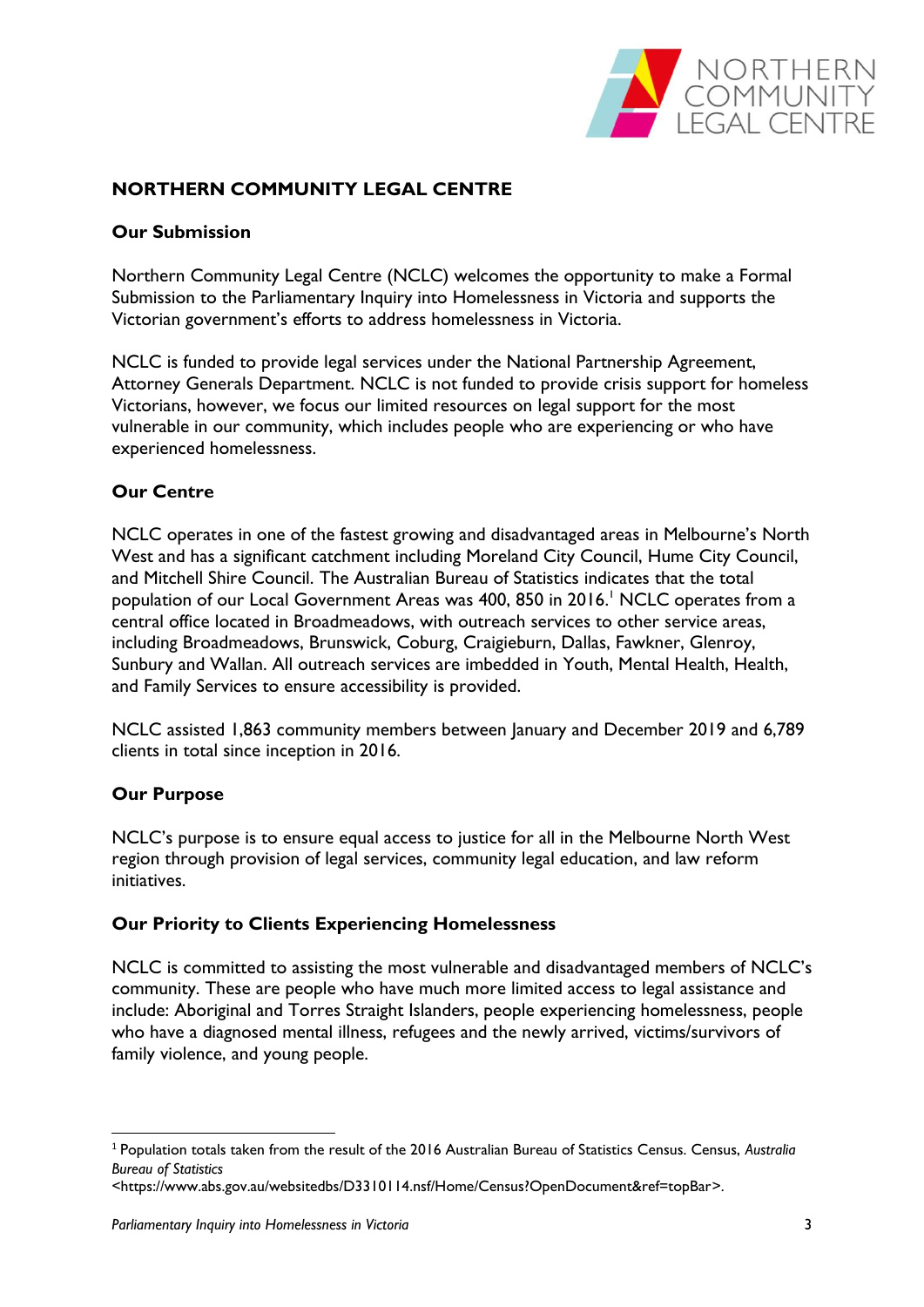

NCLC's 2020-2024 Strategic Plan affirms our commitment to assisting clients who face multiple systemic barriers to justice. Ultimately, we see significant cross over between our priority clients and their homelessness experiences, namely that their homelessness has contributed to or has been exacerbated by their legal matter.

## **TERMS OF REFERENCE**

The Legislative Council of the Parliament of Victoria is requiring the Legal and Social Issues Committee to inquire into, consider and report, within 12 months, on the state of homelessness in Victoria, and in particular, the Committee should:

- 1. provide an independent analysis of the changing scale and nature of homelessness across Victoria;
- 2. investigate the many social, economic and policy factors that impact on homelessness; and
- 3. identify policies and practices from all levels of government that have a bearing on delivering services to the homeless.

## **RESPONSE TO TERMS OF REFERENCE**

We will respond to the Terms of Reference by broadly addressing the overlapping themes in three parts as follows:

- Nature of Homelessness
- Social, Economic, and Policy Factors
- Policies and Practices and Service Delivery

Our submission and recommendations will be restricted to exploring and commenting on the intersectionality between legal matters and homelessness.

## **NATURE OF HOMELESSNESS**

The Council to Homeless Persons reports that 'over 24,000 Victorians and 116,000 Australians are homeless on any given night'.<sup>3</sup>

<sup>1</sup> <sup>3</sup> Council to Homeless Persons, *Facts about Homelessness* (2020) <https://chp.org.au/homelessness/>.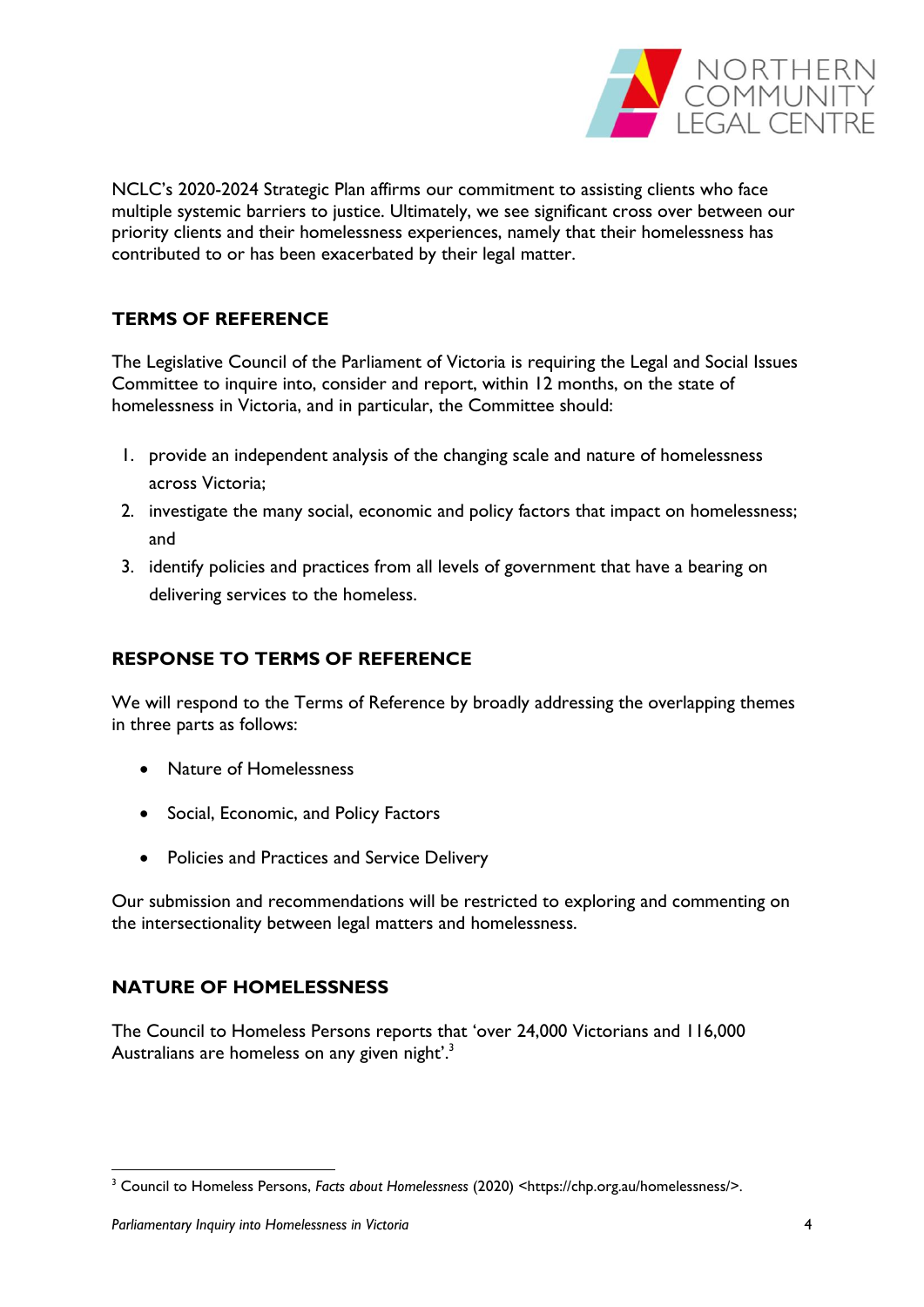

The demographics of homeless people are diverse. However, links between age, race, family violence, and mental ill health and homelessness are undisputed. Further, the increase in youth, female, and elder homelessness is staggering.

Similarly, it is acknowledged that rough sleeping is 'the tip of the iceberg' as only 7% of homeless people classify as rough sleepers.<sup>4</sup> It is accepted that there is an underreporting of homelessness and the experiences of homelessness differ and can include people living in refuges, boarding houses, temporary and crisis accommodation, or those couch surfing.

Nearly 15% of NCLC's clients in the last 12 months identified as homeless or at risk of homelessness.<sup>5</sup> We know that people often do not report their homelessness status for a range of reasons and there is an assumption that this figure is conservative.

Of all NCLC clients experiencing or at risk of homelessness:

- 25% were young people aged less than 25 years
- 74% either experienced, or were at risk of experiencing, family violence
- 45% had been diagnosed with a mental illness or disability

Additionally, of these clients 87% were reliant on Centrelink benefits or were not receiving any income.

## **SOCIAL, ECONOMIC, AND POLICY FACTORS**

#### **Family Violence, Mental Ill Health, and Age**

#### *Family Violence*

NCLC assisted 890 clients between January and December 2019 who were at risk of family violence or were experiencing family violence. Of these clients, 89 were homeless, and 113 were at risk of homelessness.

The Australian Bureau of Statistics states that 'domestic and family violence is a significant cause of homelessness and personal safety is a concern for people who are subject to, or fleeing domestic and family violence'.<sup>6</sup>

**<sup>.</sup>** 4 Ibid.

<sup>&</sup>lt;sup>5</sup> Of the 1,863 clients, 274 clients were homeless and or at risk of homelessness.

<sup>6</sup>Australian Bureau of Statistics, *Census of Population and Housing: Estimating homelessness, 2016* (14 March 2018) <https://www.abs.gov.au/ausstats/abs@.nsf/7d12b0f6763c78caca257061001cc588/bdea387026fd437dca257ab1 00170b0d!OpenDocument>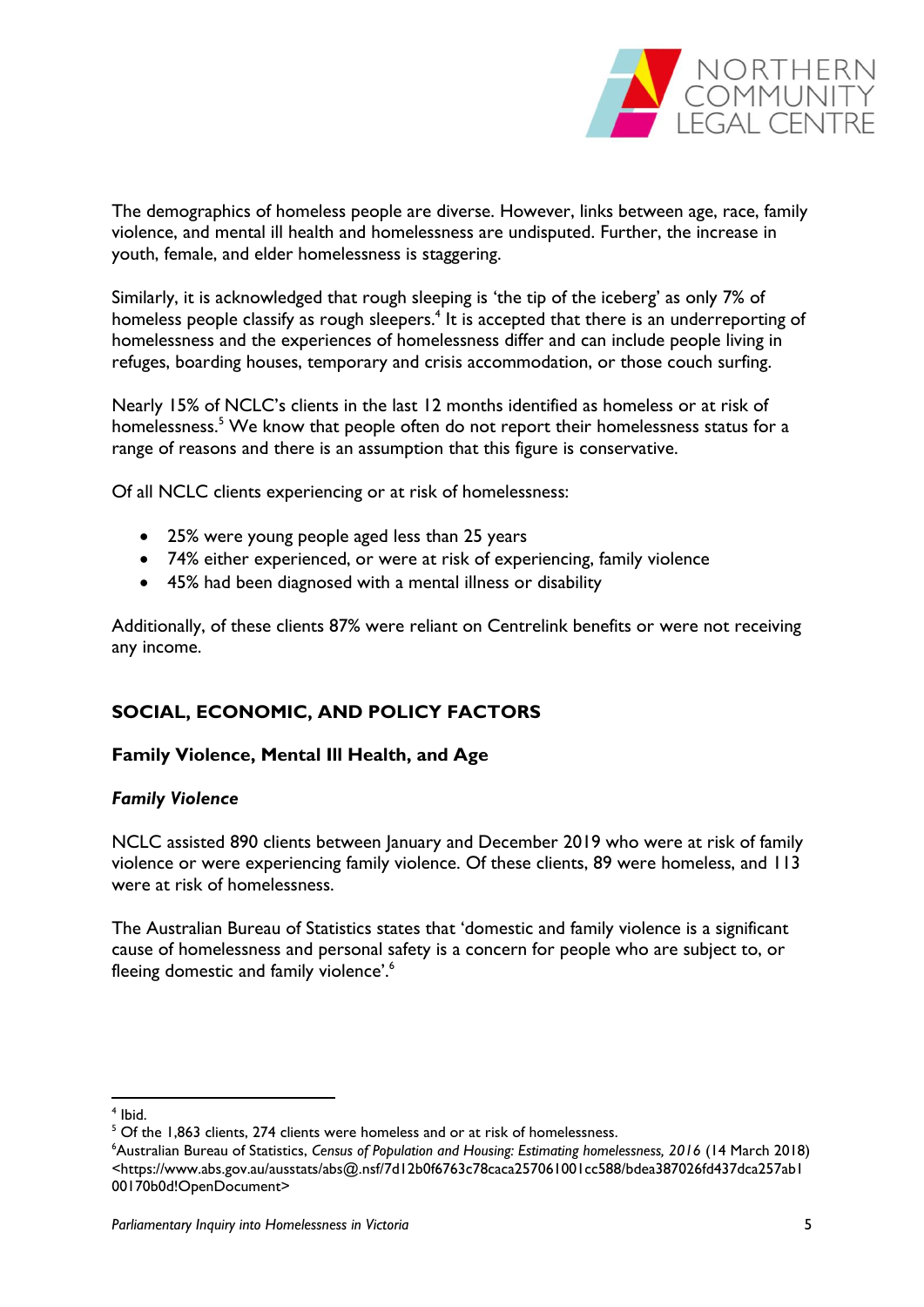

The Australian Housing and Urban Research Institute reports that 37.8% of clients accessing homelessness services during the financial year end 30 June 2016 were escaping family violence.<sup>7</sup>

#### *Mental Ill Health*

Homelessness Australia recognises that:<sup>8</sup>

While the onset of mental illness can be triggered or exacerbated by the experience of homelessness, it is perhaps equally true that a cohort of people with mental illness are vulnerable to homelessness at least in part because of the way in which their illness manifests.

People with mental illness are at greater risk of homelessness due to requirements of personal care, social isolation, family breakdown, stigma, discrimination and a breakdown in housing tenure due to hospital admissions.

NCLC assisted 529 clients between January and December 2019 who were experiencing mental ill health. 130 (25%) of these clients were also at risk of, or experiencing homelessness.

#### *Age*

**.** 

The Council to Homeless Persons reports that 24% of homeless Australians are young people.<sup>9</sup>

The Australian Human Rights Commission highlights that women aged 55 or older were the fastest growing cohort of homeless Australians between 2011 and 2016.<sup>10</sup>

NCLC assisted 331 clients between January and December 2019 who were aged under 25 years of whom 30 clients self-identified as homeless, and a further 39 clients were at risk of homelessness.

NCLC assisted 109 clients between January and December 2019 who were aged over 55 and seven of these clients identified as homeless or at risk of homelessness.

<sup>7</sup> Australian Housing and Urban Research Institute, *What is the link between domestic violence and homelessness?* (5 December 2017) <https://www.ahuri.edu.au/policy/ahuri-briefs/what-is-the-link-betweendomestic-violence-and-homelessness>

<sup>8</sup> Homelessness Australia, 'States of being: Exploring the links between homelessness, mental illness and psychological distress. An evidence based policy paper' (November 2011) 50.

<sup>9</sup> Council to Homeless Persons, 'Youth Homelessness Fact Sheet' (2018).

<sup>10</sup> Australian Human Rights Commission, *Risk of Homelessness in Older* Women (April 2019).

<sup>&</sup>lt;https://www.humanrights.gov.au/our-work/age-discrimination/projects/risk-homelessness-older-women>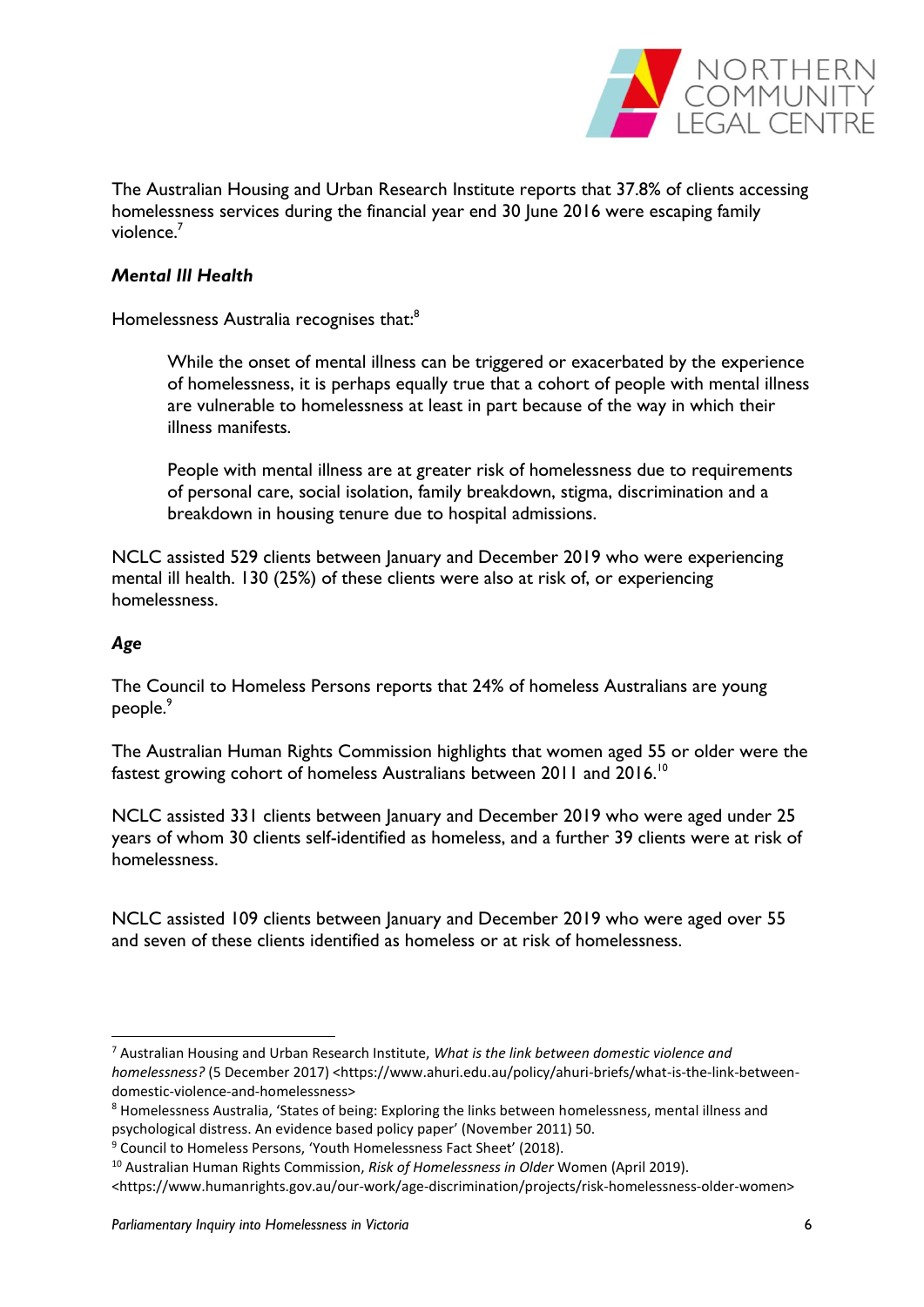

#### **Financial and Residential Support**

Limitations on financial and residential support are key to the growing homelessness population in Victoria and in Australia.

The Homeward Bound: Social Security and Homelessness Report examines the impact of social security and public housing on residents in the Australian Capital Territory and provides recommendations on how the systems can be improved to prevent and address homelessness.<sup>11</sup> Namely, the report highlights that public housing is 'the only viable option' for social security recipients and that 'aspects of the Australian social security system increases, rather than decreases, the risk of homelessness'. The following cohorts are overrepresented in the homeless population:

- Single parents
- People with disabilities
- Aboriginal and Torres Strait Islander peoples
- Newly arrived migrants
- Victims of domestic violence

The Refugee Council of Australia also advocates that people seeking asylum in Australia are at particular risk of homelessness.<sup>12</sup> For persons who are ineligible for commonwealth social security payments, are in receipt of limited social security payments, or have little to no income, reliance for housing usually falls on specialised non-governmental agencies.<sup>13</sup>

1

<sup>&</sup>lt;sup>11</sup> National Social Security Rights Network and Canberra Community Law, 'Homeward Bound – Social Security and Homelessness' (December 2019).

<sup>12</sup> Refugee Council of Australia, *Australia's hidden homeless* (21 March 2018)

*<sup>&</sup>lt;*https://www.refugeecouncil.org.au/australias-hidden-homeless/>.

 $13$  lbid.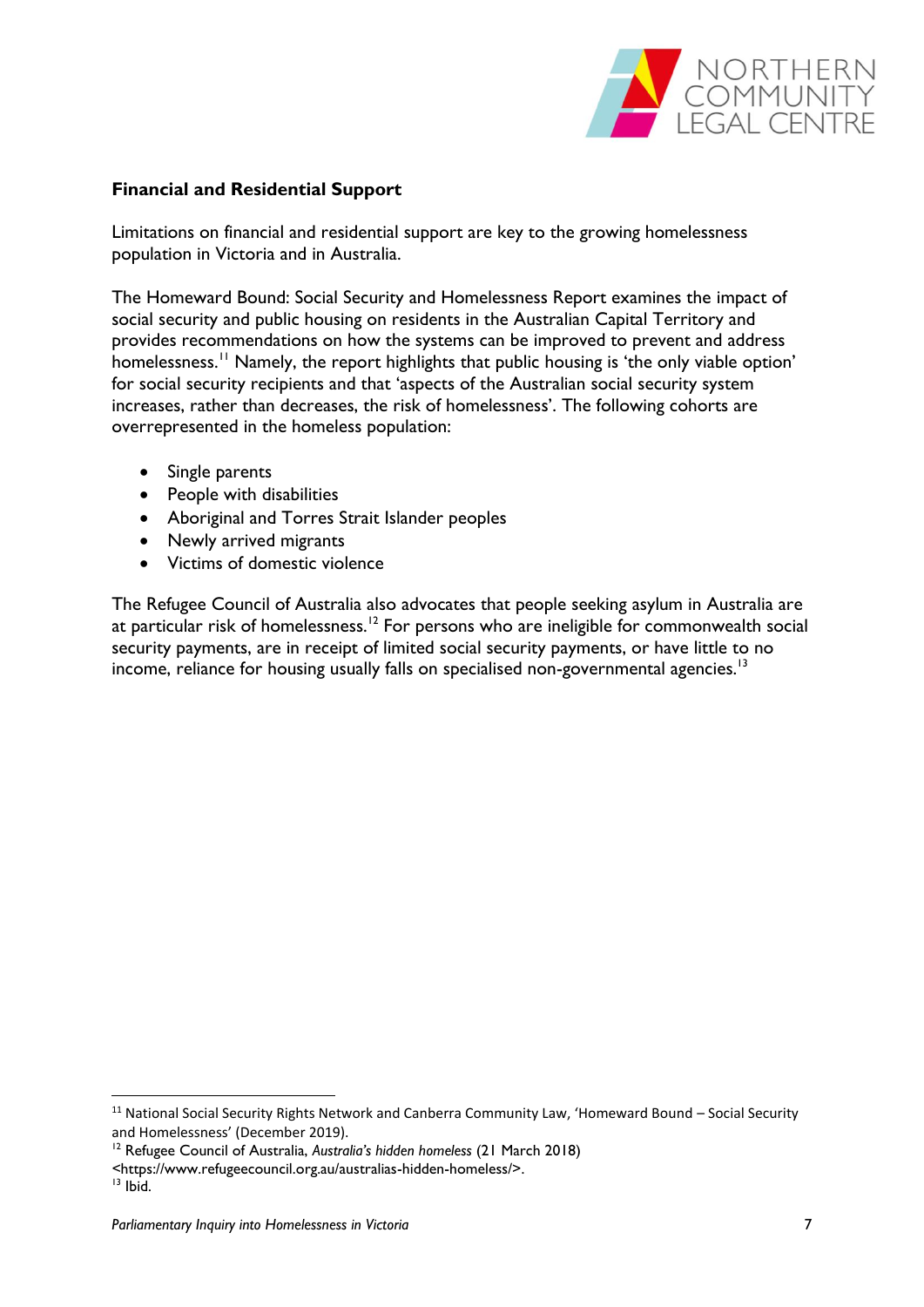

Similarly, the increasing cost of housing has had a detrimental impact on accessibility of housing for older people, furthering the homeless population of older women.<sup>14</sup>

In addition to the limitations and unavailability of public housing and the affordability of private housing, there are limitations to residential support programs, including the number of beds available and the maximum stay periods. Homelessness Australia recognises that 'the lack of accommodation beyond crisis services and the problem of staying in contact with a client group that is often transient' is one of the barriers to effective service interventions.<sup>15</sup>

Homelessness Australia has also identified difficulties for persons who are mentally unwell but not unwell enough for inpatient mental health assistance.<sup>16</sup> As the homeless population increases, mental health services may be seen as a temporary solution to sleeping rough or couch surfing, however, these services are already inundated with consumers and a diagnosis of mental ill health without confirmation of acute crisis may result in pushback and rejection from the services.

#### **Legal Issues**

Often people experiencing homelessness have legal issues that are compounded by or result from their homelessness. The Law Foundation of New South Wales recognises that 'distinguishing between legal issues that lead into homelessness and the legal issues that maintain homelessness is more problematic'.<sup>17</sup>

The following legal issues were recognised by the Law Foundation of New South Wales as those commonly encountered by homeless people:<sup>18</sup>

- family law
- care and protection
- domestic violence
- victim of crime
- housing (including SAAP Services, boarding houses, caravan parks and villages)
- discrimination
- debt
- social security
- crime (including fines)

**.** 

<sup>14</sup> Mission Australia, *Homelessness and social housing* <https://www.missionaustralia.com.au/what-wedo/homelessness-social-housing/content/267-sh404sef-custom-content/>.

<sup>&</sup>lt;sup>15</sup> Homelessness Australia, above n 6, 16.

<sup>&</sup>lt;sup>16</sup> Homelessness Australia, above n 6, 12.

<sup>&</sup>lt;sup>17</sup> Law and Justice Foundation of New South Wales, 'No home, no justice? The legal needs of homeless people' (2005).

 $18$  Ibid.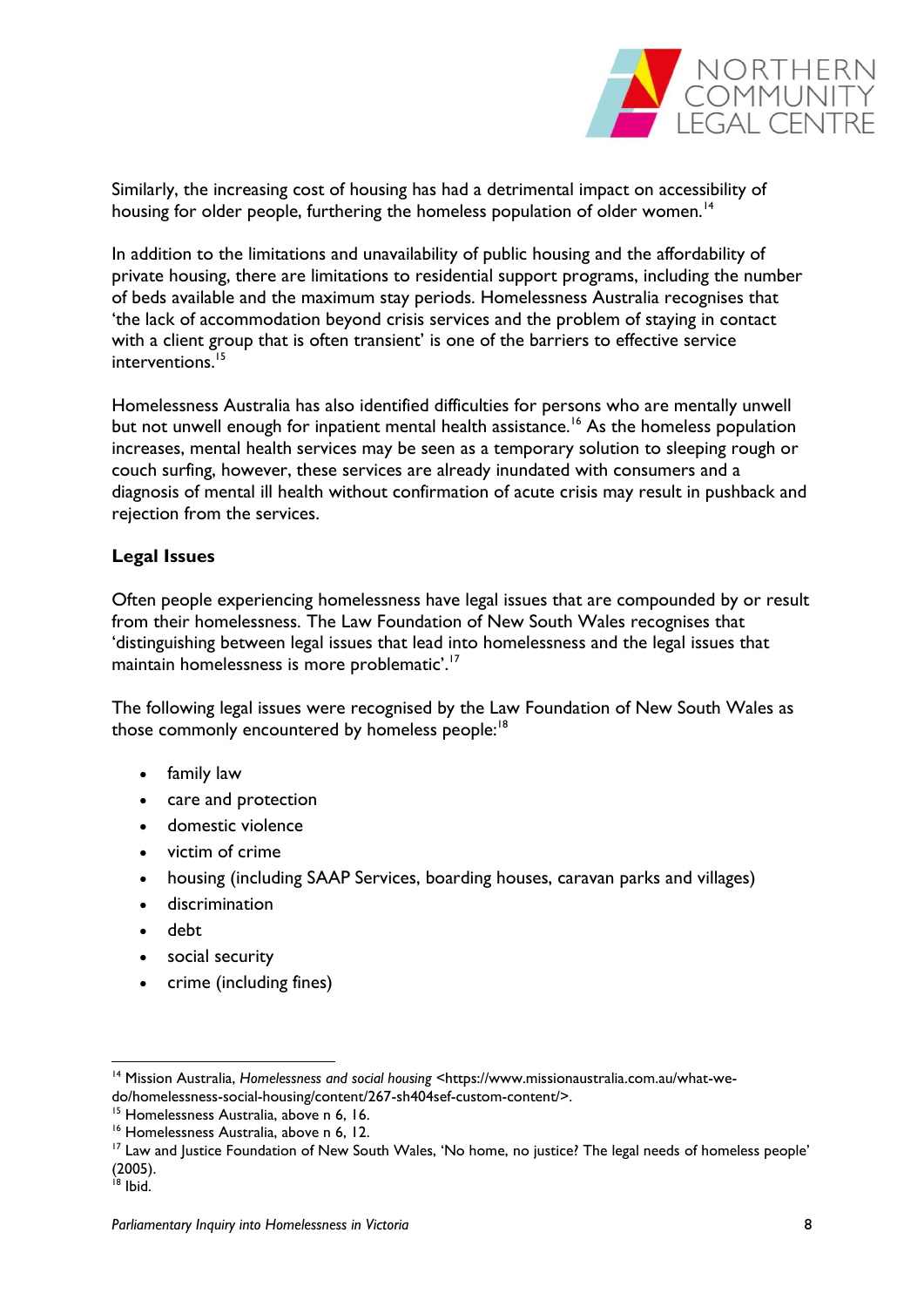

NCLC clients who accessed the service between January and December 2019 and were experiencing homelessness sought assistance for the following legal issues:

- family violence
- family law
- victim of crime
- housing
- credit and debt
- crime
- infringements
- driving offences
- immigration

Examples of the intersectionality between homelessness and legal issues faced by clients presenting at NCLC are demonstrated in the below Case Study examples. It should be noted that these clients were also experiencing or had experienced mental ill health, family violence, and were aged under 25 years.

#### **CASE STUDY**

Michael\* was homeless when we met him.

He explained to our lawyer that he had become homeless after escaping family violence. He was living from his car immediately prior to entering a youth refuge.

Michael wanted our help after the car he had been living in was towed from a Clearway Zone and then impounded. The tow truck company was prepared to release Michael's car but requested he pay a release fee of \$475.

Michael could not afford the fee.

We assisted Michael by negotiating with the tow truck company and the local council. We explained Michael's personal situation and the hardship he was experiencing, and requested they consider releasing Michael's car without any cost to him.

As a result of our advocacy, Michael's car was released and he did not have to pay the \$475 fee.

\*Name Changed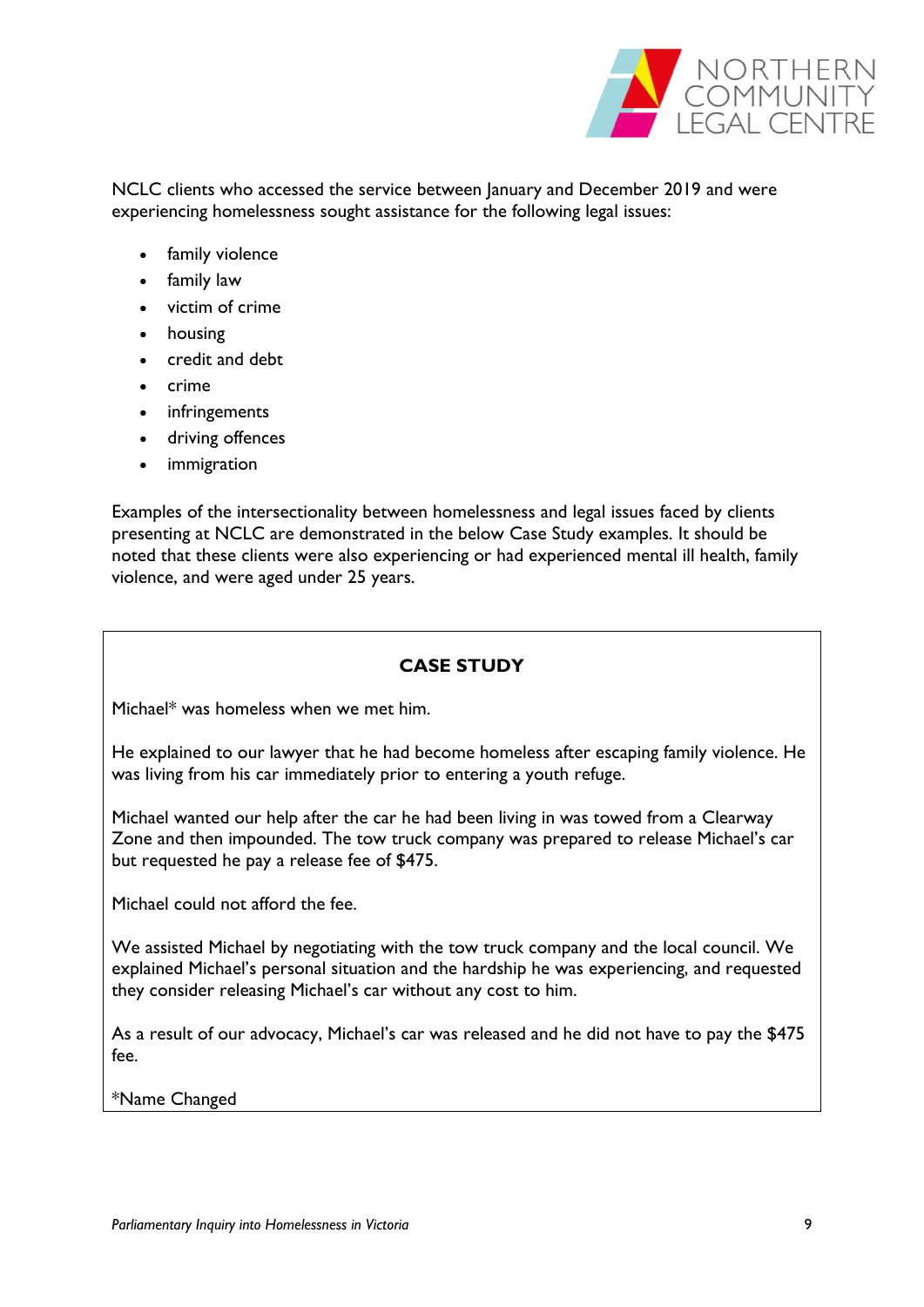

## **CASE STUDY**

When we first met Tilly\*, she was residing in a youth refuge.

At her initial legal appointment, she explained that Child Protection had removed her from her biological family's care when she was three years old. She stayed with a foster care family for a few years before returning to the care of her biological mother.

Tilly did not recall the events that lead to her removal from her biological family. She wanted to know what had happened to her biological parents and why Child Protection had removed her from her parent's care.

Tilly really wanted access to her Child Protection Records but she did not know her rights or how to request this material.

Our Youth Lawyer helped Tilly to understand the law and explained her right to apply for access to her Child Protection Records.

We assisted Tilly by submitting a Freedom of Information request to the Department of Health and Human Services for some of her Child Protection Records.

Tilly was able to access the material she had requested and she was very thankful to our lawyer for assisting her to find out more about her past.

\*Name Changed

1

As a result of our casework assessment and advocacy, NCLC recognises that specific changes to policies and practice and service delivery to the homelessness population are necessary to reduce homelessness and to address corresponding legal issues.

## **POLICIES AND PRACTICES AND SERVICE DELIVERY**

#### **Infringement Policies and Service Reforms**

Infringement matters are amongst the most significant for people experiencing homelessness. Within our cohort of clients identifying or at risk of homelessness, 71 sought assistance with Infringements matters between January and December 2019. Common infringements include parking fines, low level driving offences, public transport offences, and toll fines.

Agencies responsible for issuing fines have their own policies in relation to withdrawal of fines at their initial stage.<sup>19</sup> However, Fines Victoria, the state government administrative

<sup>&</sup>lt;sup>19</sup> See Fine Lifecycle by Fines Victoria for an overview [https://online.fines.vic.gov.au/The-fines-lifecycle.](https://online.fines.vic.gov.au/The-fines-lifecycle)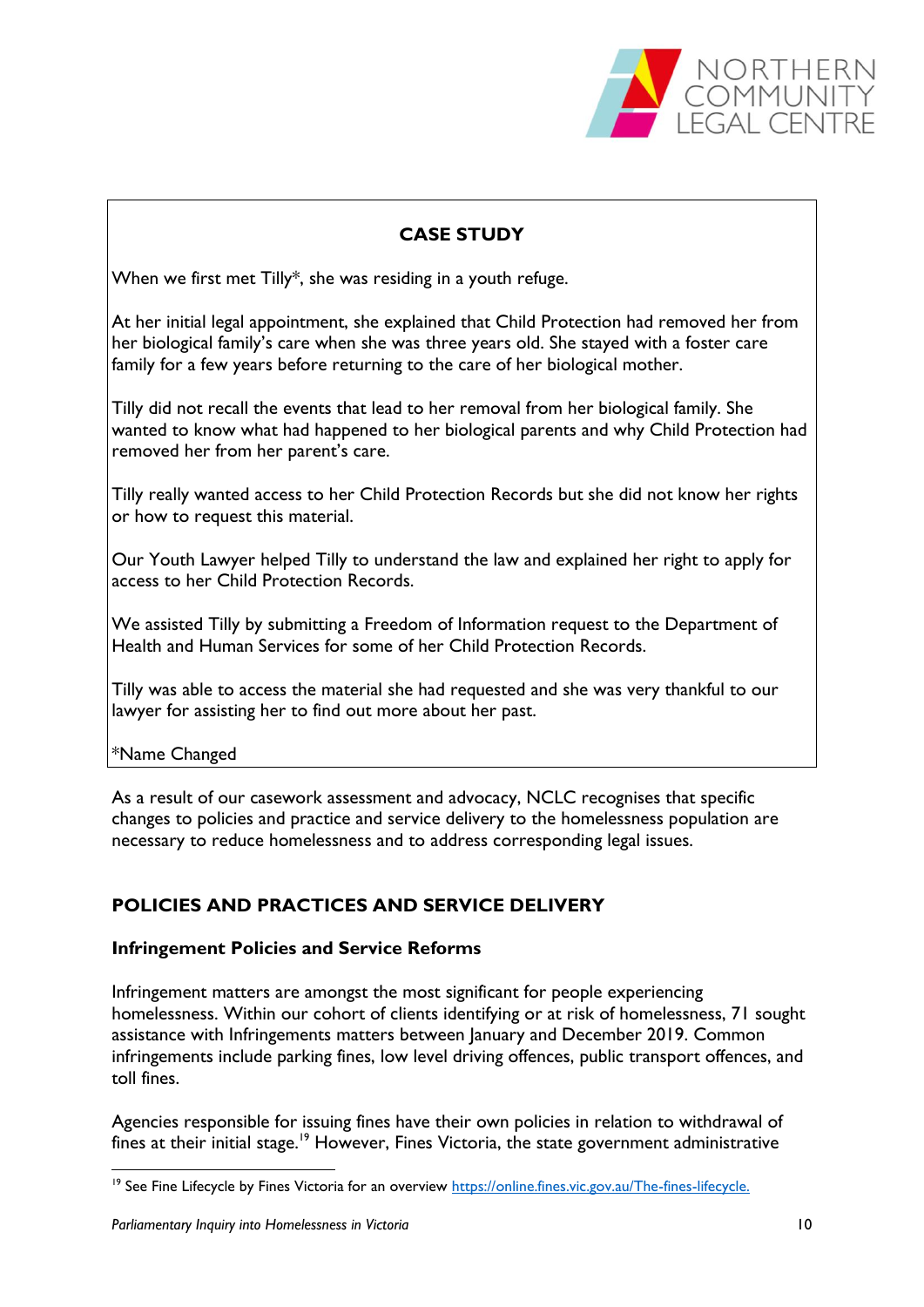

body, assumes responsibility for infringement processes and collections once a fine progresses from the initial stage of the fines lifecycle.

To apply to have a fine waived once Fines Victoria is responsible for its administration, a person must satisfy that they have grounds to do so. A person who has fines resulting from family violence or due to their special circumstances may request that their fine(s) be reviewed. Special circumstances include intellectual disability, mental illness or disorder, a serious addiction to drugs or alcohol, homelessness, and/or family violence. Supporting evidence confirming the condition or circumstance and the nexus to the commission of the offence is required.

Fines Victoria outlines that to rely on homelessness as a special circumstance, an applicant will need to provide a report from a case worker, case manager, approved agency, or a recognised health or community welfare service provider. Additional criteria specifically for meeting the homelessness grounds of special circumstances are set out on the Fines Victoria website. Demonstrating the nexus between homelessness and the offending may also be scrutinised depending on the offence and in turn, NCLC assesses cases to determine what other grounds constituting special circumstances may be applicable to clients.

## **CASE STUDY**

Lulu and her family came to Australia in approximately 2011 as refugees, Lulu and her family had been subject to serious family violence from her father, and he had made threats of killing her as an 'honour killing'.

After moving here, Lulu found that her older brother began to act in a highly controlling way towards her, and began to verbally and physically abuse her, treating her in a way similar to how her father had.

To escape this violence, she left the house and was couch surfing a long way from where she lived and worked, so that she would be safe from her brother. Lulu struggled to cope during this period, as she had lost contact with her family and was struggling to maintain stable housing. This was a stressful time for Lulu because she was not sleeping well as she was staying a long way from where she was working.

We applied to Fines Victoria's Family Violence Scheme Application to have her fines reviewed, and they were successfully withdrawn. We also applied for an internal review with the Public Transport Regulatory Operations, and her public transport fines were also successfully withdrawn.

#### \*Name Changed

A key issue for homeless people is that the system for issuing infringement notices and reminders is by mail correspondence. An absence of a fixed address means that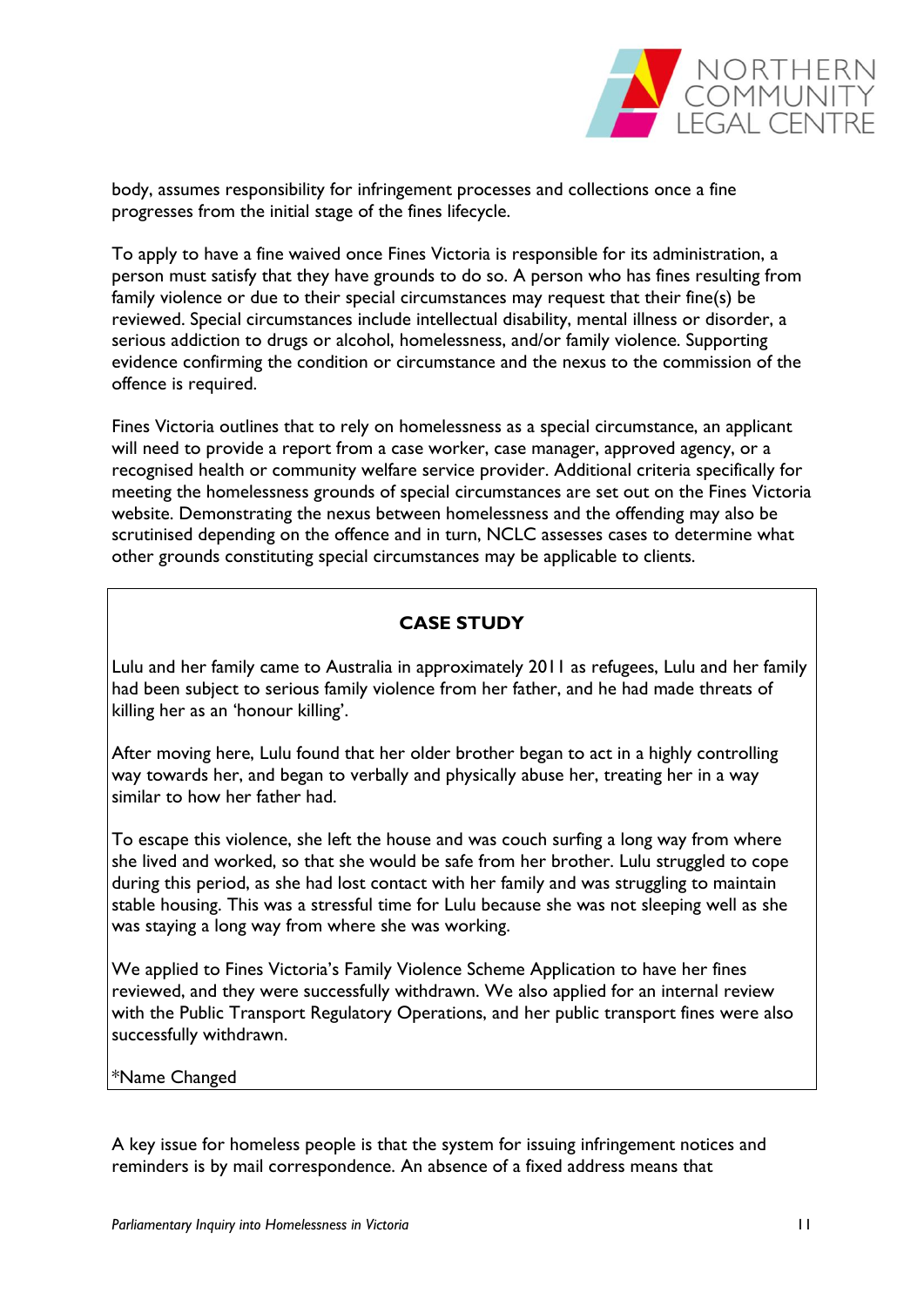

infringements can progress through the fines lifecycle unbeknown to the fines recipient. As a result, the infringement fees escalate and risk of enforcement action, which includes risk of arrest, increases. Driving offences carry additional demerit point penalties and therefore the risk of loss of licence and subsequent charges of driving while suspended are increased.

State government agencies and administrators, including VicRoads and Fines Victoria, must improve data systems to allow for electronic and text message notification. If persons experiencing homelessness are unable to access their fines, then they will be unable to address them before escalation. Similarly, criminalisation may be avoided if automatic demerit point updates were provided electronically any time a point is incurred.

#### **Decriminalisation of Public Space Offences**

The Criminalisation of poverty and homelessness in Australia: A national study identifies common public order crimes as obstruct/disobey police, breach of bail, and minor property offences.<sup>20</sup> Further, the Human Rights and Equal Opportunity Commission highlights that specific laws 'criminalise poverty and homelessness, such as laws which prohibit sleeping and drinking in public' which other laws 'disproportionately impact on homeless people, such as begging laws, public drinking laws and public space laws'.<sup>21</sup>

NCLC submits and supports the decriminalisation of these offences and endorses the submissions made by other members of the Federation of Community Legal Centres in this regard.

#### **Integrated Services and Speciality Funding**

NCLC submits that the key to addressing homelessness, and the adjacent legal issues, is integrated services.

Homelessness Australia recognises that to 'improve the changes of promoting recovery and well-being … effective outreach must aim to encourage people to address their situation wherever they are located'.<sup>22</sup> Homelessness Australia specifically focuses on the intersection between mental ill health and homelessness and access to mental health services in *States of being: Exploring the links between homelessness, mental illness, and psychological distress,*  however NCLC submits that as legal issues can further exasperate mental ill health, service integration should extend to provide medical, social, and legal services.

Due to the transient nature of homelessness, attending appointments at more than one service location may be impossible for a person experiencing homelessness. Further, addressing other social or legal matters may not be prioritised when a person is seeking to securing housing, or even temporary accommodation. Funding initiatives to support and

1

<sup>&</sup>lt;sup>20</sup> School of Law, *Criminalisation of poverty and homelessness in Australia: A national study*, The University of Queensland [<https://law.uq.edu.au/project/criminalisation-poverty-and-homelessness-australia-national-study>](https://law.uq.edu.au/project/criminalisation-poverty-and-homelessness-australia-national-study).

<sup>&</sup>lt;sup>21</sup> Human Rights and Equal Opportunity Commission, 'Homelessness is a Human Rights Issue' (2008) 7.

<sup>22</sup> Homelessness Australia, above n 6, 16.